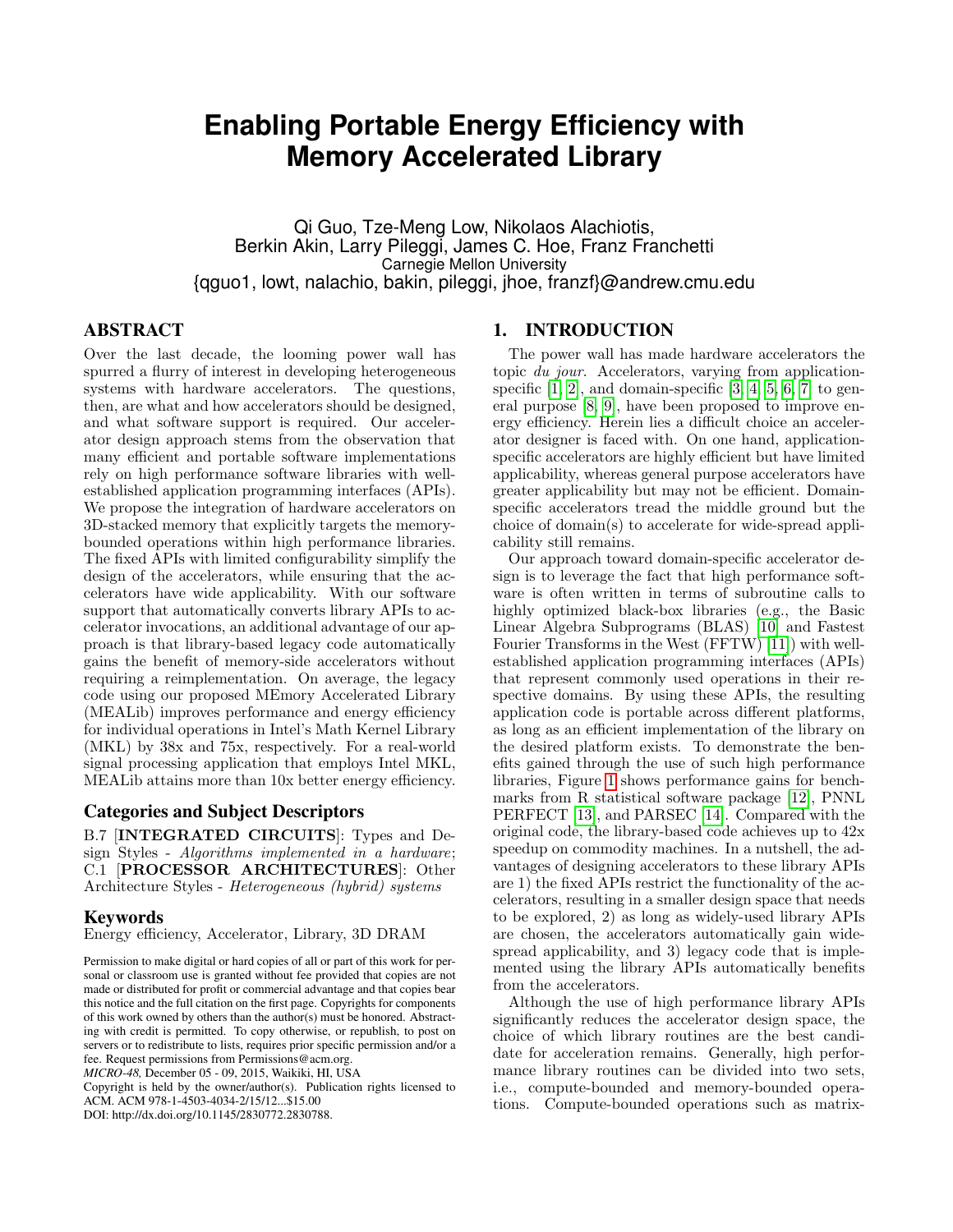<span id="page-1-0"></span>



performance libraries. Intel MKL (Math Kernel Library) [\[15\]](#page-11-9) is used for accelerating R benchmarks and PNNL PERFECT benchmarks. An AVX-based library [\[16\]](#page-11-10) is used for accelerating PARSEC benchmarks. The library-based code is up to 27x, 42x and 24x faster for R, PERFECT and PARSEC respectively.

matrix multiply are good candidates for acceleration, as non-computational overheads (e.g., state control and memory accesses) can be greatly reduced with an efficient accelerator. However, memory-bounded operations (e.g., scalar product, general matrix vector multiply, and fast Fourier transform) benefit to a lesser de- $\epsilon$  or  $\epsilon$  accelerators<sup>[1](#page-0-0)</sup>. The reason is that the latency of a memory access is usually an order (or more) of magnitude larger than that for a floating point computation. Hence, the compute primitives are often stalled, waiting for data to arrive from memory. This is also known as the "memory wall" problem.

Recent technological breakthroughs of heterogeneous 3D die stacking, such as the Hybrid Memory Cube [\[17\]](#page-11-11), offer high memory bandwidth to address the memory wall. In addition, it allows one to integrate accelerators into the DRAM. This architecture is ideal for accelerating memory-bounded operations, where time and energy are spent performing inefficient data transfer and unnecessary round-trips between the computation units and the memory. As memory-bounded operations are directly mapped to 3D-stacked memory-side accelerators that preserve the library APIs, legacy code can automatically benefit from the increased energy efficiency as long as the necessary software support exists.

To improve the energy efficiency of memory-bounded operations within legacy code, we propose a hardwaresoftware co-design approach. From the hardware perspective, we introduce accelerators on the 3D-stacked memory that address three of the seven domains that are deemed to be important for science and engineering [\[18\]](#page-11-12). Our choice of accelerators is further restricted to operations within libraries that are known to be memory-bounded. Each of these accelerators compute one of the memory-bounded operations in the chosen libraries. In addition, by working in tandem with other accelerators, more complicated memory-bounded

operations within the chosen libraries are accelerated. From the software perspective, we introduce a sourceto-source compiler that converts legacy library calls to underlying runtime routines that invoke accelerators to make our vision of library-based legacy code automatically benefiting from 3D-stacked memory-side accelerators a reality.

Contribution. The work in this paper makes the following contributions:

- Library-driven accelerator design. We present an accelerator design approach targeting memory-bounded operations in widely used libraries. These accelerators need to be configurable (though in limited) ways to address flexibility built into the library APIs. In addition, these accelerators need to have the capability of being rewired in different configurations so that more complicated operations can be accelerated.
- Memory accelerated library. Driven by the proposed approach, we integrate various accelerators into the 3D-stacked DRAM to obtain an energy efficient MEmory Accelerated Library (MEALib), for memory-bounded operations. MEALib has the same interface as the target library operations enabled by the configurable infrastructure and software support.
- Software support for portability. To seamlessly allow legacy library-based code to benefit from MEALib, we provide the required software support for the translation of the original library calls to hardware accelerator configuration and control.

Experimental results demonstrate that, on average, legacy code using MEALib attains 38x and 75x better performance and energy efficiency than Intel MKL, respectively. Moreover, for a real-world signal processing application that is highly parallelized and optimized with various MKL routines, MEALIB attains more than 10x better energy efficiency than the Intel Haswell.

# 2. THE MEALIB ARCHITECTURE

Vertical 3D die-stacking with short, fast, and dense Through Silicon Vias (TSVs) allows the stacking of multiple memory dies directly on top of the logic die to achieve high memory bandwidth [\[19,](#page-11-13) [20,](#page-11-14) [21\]](#page-11-15). Several industrial 3D memory products, including those from Samsung [\[22\]](#page-11-16) and Micron [\[17\]](#page-11-11), have emerged. For instance, in the Micron's Hybrid Memory Cube (HMC), multiple DRAM dies are stacked atop a logic base, and the logic base contains the vault controllers to access vertical banks (vaults), the link controllers to communicate with the processor and other stacks, and the interconnect between different controllers. It is advantageous to integrate the computation units (e.g., CPUs, GPUs, and accelerators) onto the logic base to exploit the extremely high internal bandwidth, and also reduce the round-trip data transfers between the computation units and the memory.

Due to area and power constraints of the logic base, we introduce a new accelerator layer to the existing HMC system to exploit the high internal bandwidth for accelerating memory-bounded library operations. The

<sup>&</sup>lt;sup>1</sup>For a Haswell system with 112 GFLOPS peak performance (at 3.5 GHz), an integrated "ideal" scalar product accelerator can only achieve 6.4 GFLOPS, since the system only has 25.6 GB/s memory bandwidth.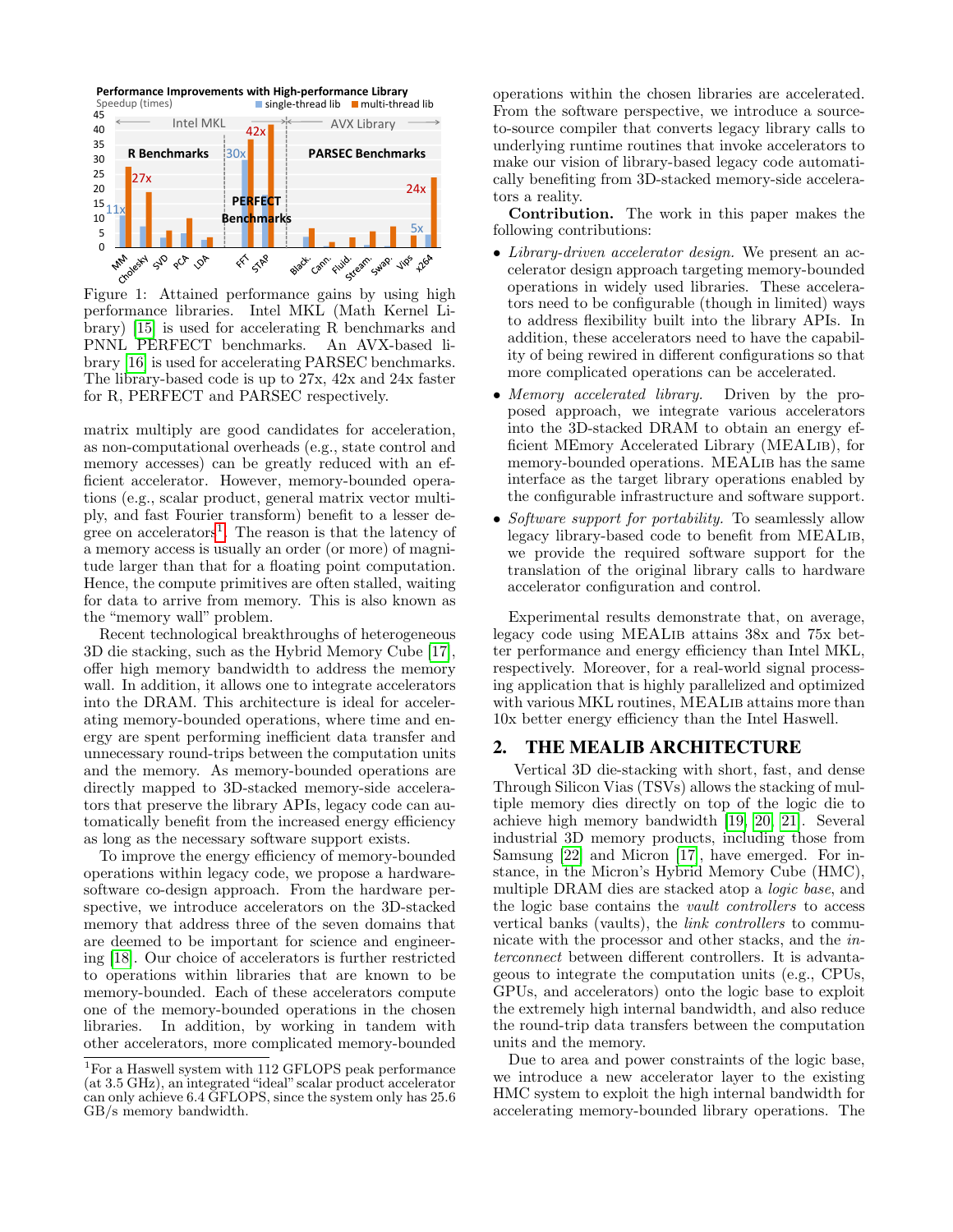<span id="page-2-0"></span>

Figure 2: The overall architecture of MEALIB hardware.

<span id="page-2-1"></span>

mented vault/link controllers and data reshape infrastructure.

overall hardware architecture of MEALib is illustrated in Figure [2.](#page-2-0) The entire system consists of a central host processor and multiple memory stacks, connected via high-speed links used in the HMC system. Each memory stack is comprised of multiple DRAM dies, on top of a traditional DRAM logic layer (i.e., HMC logic base). An accelerator layer is attached below the DRAM logic base, so that it can be easily powered by external power sources.

# 2.1 DRAM Logic Layer

The DRAM logic layer of MEALIB hardware relies on the logic base of the HMC system to access existing infrastructure such as the vault controller, link controller, and interconnect. We augment the vault controller and link controller to incorporate the new accelerator layer. A data reshape infrastructure [\[23\]](#page-11-17) is also introduced on the DRAM logic layer. Details of the DRAM logic layer are shown in Figure [3.](#page-2-1)

Vault controller. The vault controller is a memory controller for accessing the associated vault. It contains several queues, which are, the address, write and read queue. For each queue, we add (de)multiplexers to distinguish data access to/from the data reshape infrastructure and the accelerators on the accelerator layer. The vault controller receives requests from the accelerator layer through TSVs.

Link controller. The link controller arbitrates ownership of the DRAM between the CPU and the memory-side accelerators. We assume that the CPU and memory-side accelerators do not operate on the DRAM simultaneously. This simplifies both the hardware and software design spaces. Hence, when the data is processed by accelerators, the accesses from the CPU are blocked by the link controller.

Data reshape infrastructure. Data reshape infrastructure is used for accelerating data layout transforms. Data layout transform (e.g., linear-to-blocked, row-major to column-major, etc.) is crucial for many

<span id="page-2-2"></span>

| <b>Functions</b>             | Description                    | Accelerator  |
|------------------------------|--------------------------------|--------------|
| cblas_saxpy()                | vector scaling and add         | <b>AXPY</b>  |
| cblas_sdot()                 | dot product                    | DOT          |
| cblas_sgemv()                | general matrix vector multiply | GEMV         |
| $mkl$ <sub>scsrgemv</sub> () | sparse matrix vector multiply  | <b>SPMV</b>  |
| dfsInterpolate1D()           | data resampling                | <b>RESMP</b> |
| fftwf_execute()              | fast Fourier transform         | FFT          |
| $mkl$ _simatcopy()           | matrix transpose               | <b>RESHP</b> |

Table 1: Illustrative examples on accelerating Intel MKL's memory-bounded operations.

accelerators, as high performance accelerators often have special requirements with regards to the data layout. For example, the FFT accelerator proposed in [\[24\]](#page-11-18) requires blocked data in memory. Many generalpurpose applications also benefit from dynamic data migration [\[25,](#page-11-19) [23\]](#page-11-17). Since the data reshape infrastructure is a special accelerator that can be employed by both the CPU and the accelerators, we place it on the DRAM logic layer rather than the accelerator layer.

# 2.2 Accelerator Layer

Hardware accelerators. MEALIB focuses on accelerating memory-bounded operations defined in widely used libraries. In our implementation, we target routines within Intel's Math Kernel Library (MKL). The accelerated memory-bounded functions are listed in Table [1.](#page-2-2) In addition to the Level-1 BLAS<sup>[2](#page-0-0)</sup> (e.g., AXPY, DOT) and Level-2 BLAS (e.g., GEMV) operations, a sparse BLAS operation, i.e., sparse matrix-vector multiplication (SPMV), is also accelerated. Data reshape operation (RESHP) for matrix transpose, data resampling (RESMP), and fast Fourier transform (FFT), which are three additional routines in MKL, HPC benchmark suites such as HPC Challenges [\[26\]](#page-11-20), and the PERFECT Benchmark Suite [\[13\]](#page-11-7), were also selected for acceleration. Such accelerator cores can be designed manually or generated automatically. While we have listed our choice of accelerators, accelerators for other memory-bounded operations could easily be incorporated using the proposed approach, given available area and power budgets, which are the main determinants of the number of integrated accelerators.

To adapt each accelerator to "distributed" vault controllers on the DRAM logic layer, we propose a tiled architecture where each tile (containing several accelerator cores) is directly connected to the local vault controller. The reasons of placing a group of accelerator cores to a vault controller are: 1) multiple accelerator cores may better utilize the high memory bandwidth, and 2) existing high-performance distributed algorithms can be utilized for designing accelerators. In Figure [4,](#page-3-0) each vault corresponds to one tile, and these tiles are organized as a traditional mesh network. This network is different from the interconnect at the logic layer, which is mainly used for communication between vault controllers and link controllers. In each tile, there are three

<sup>2</sup>Level-1 BLAS indicates the vector-vector operations, and Level-2 BLAS indicates matrix-vector operations.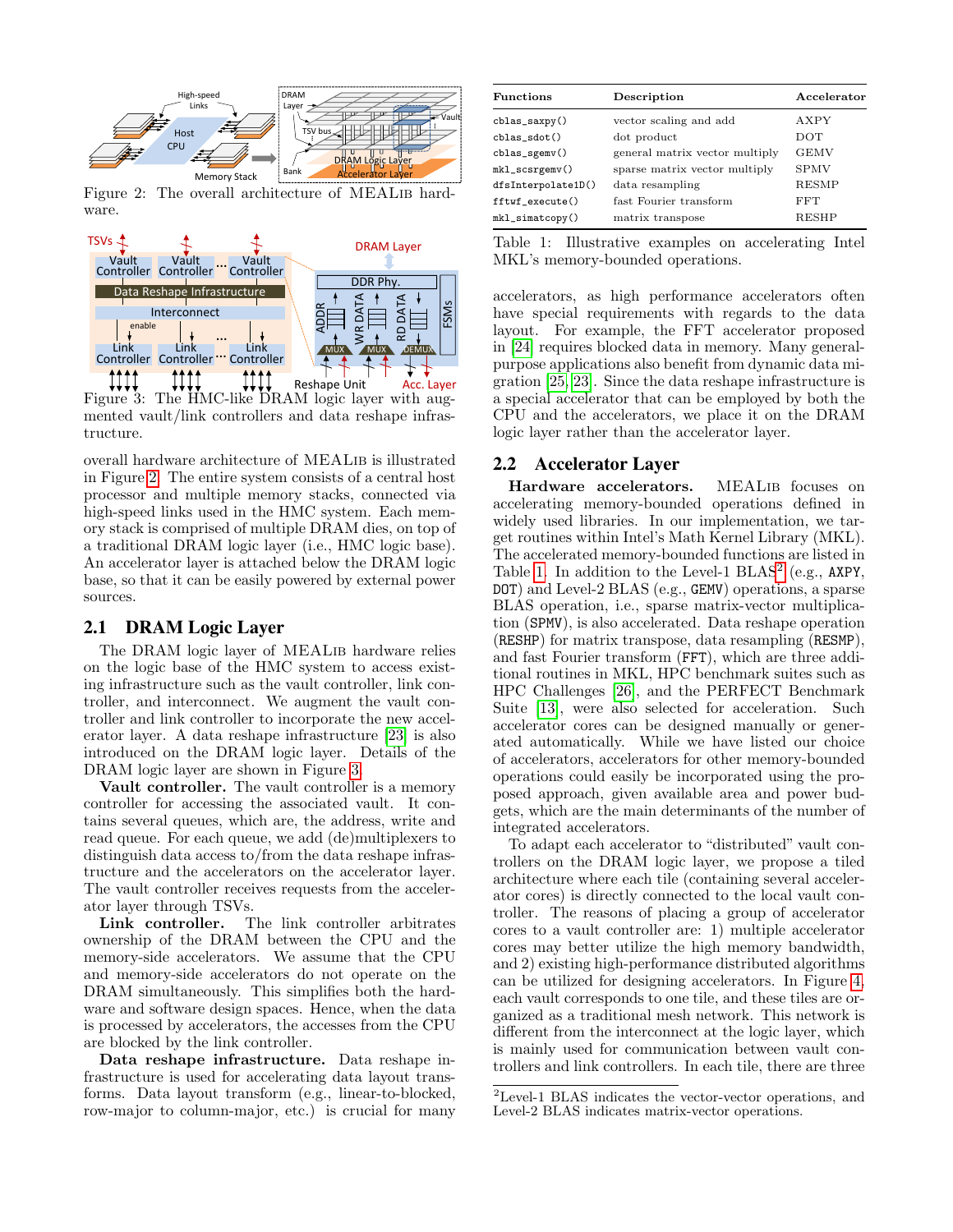<span id="page-3-0"></span>

Figure 4: The tiled accelerator layer with configuration infrastructure.

main components, i.e., Local Memory (LM), Network Controller (NC), and Processing Elements (PEs). The LM is shared by accelerators in each tile, and stores data that are read from the DRAM. The NC is used for communication between tiles and vaults. The PEs are a cluster of accelerators (e.g., FFT, DOT, and SPMV etc.) connected via a switch for configuration purpose.

Configuration infrastructure. Since accelerators trade generality for efficiency, the flexibility and configurability of the accelerator is a critical design consideration. As our accelerators target libraries with welldefined APIs, the configurability of accelerators is determined by the parameters of APIs, such as, the problem size, the input/output buffer, and the access stride. Flexibility is required for the chaining of accelerators for the computation of more complicated operations. For instance, a Synthetic Aperture Radar (SAR) image formation algorithm requires both FFT and RESMP accelerators [\[27\]](#page-11-21). Both flexibility and configurability are offered by a carefully designed configuration infrastructure. Shown in Figure [4,](#page-3-0) the configuration infrastructure consists of distributed switch networks on each tile and a centralized configuration unit (CU). The CU also communicates with other tiles through the NC.

The detailed architecture of CU is shown in Figure [5.](#page-3-1) It comprises the Fetch Unit (FU), Instruction Memory (IMEM), and Decode Unit (DU). The host processor starts by storing the accelerator descriptor (which is essentially the hardware/software interface and will be detailed in Section [2.3\)](#page-3-2) in a pre-allocated memory space. When this happens, the FU transfers the entire descriptor to the IMEM and activates the DU. The DU parses the descriptor sequentially until the end of a pass (which contains a series of processing instructions that describe a datapath representing a complete processing operation) is detected. For every instruction in the pass, the DU activates the corresponding accelerator and appropriately configures the switch logic of each tile at the input and output ports. When all accelerators in a pass are activated, the DU enables an accelerator initialization process during which each accelerator retrieves accelerator-specific configuration data from the main memory. When all accelerators in the current pass are configured, the DU initiates the processing for all tiles. During processing, the first accelerator in the pass fetches input data from the main memory while the last accelerator stores the output data back to the

main memory. The DU monitors the status of the last accelerator in the pass to detect when the pass processing is over in order to proceed with the next pass in the descriptor.

<span id="page-3-1"></span>

Figure 5: Details of the configuration unit.

# <span id="page-3-2"></span>2.3 Accelerator Descriptor in DRAM

The accelerator descriptor is a physically contiguous memory region in DRAM that serves to: 1) control accelerators from software, and 2) configure accelerators with the required parameters of the targeted library routine.

The accelerator descriptor is divided into three regions, i.e., Control Region (CR), Instruction Region (IR), and Parameter Region (PR). The CR mainly contains the control command such as START and the number of instructions in the IR. Each instruction in the IR is either an accelerator or a control instruction. The accelerator instruction corresponds to one accelerator invocation, while the control instruction is related to a control flow operation such as LOOP. The accelerator instruction has three fields, i.e., opcode, parameter size and address. The opcode specifies which accelerator to use, while the other two fields determine the size and starting address of accelerator parameters, which are determined by the targeted library APIs. All required parameters of an accelerator are stored in the PR.

## 3. PROGRAMMING MEALIB

The main objective of MEALIB is the acceleration of memory-bounded libraries, and a key requirement is that legacy programs written with well-defined libraries and OpenMP directives directly improve performance and energy efficiency without a reimplementation.

# 3.1 Legacy Code using MEALib

Listing [1](#page-4-0) shows a code section from the STAP (Space-Time Adaptive Processing) program [\[28\]](#page-11-22), an important application in radar systems, that uses Intel's MKL and OpenMP directives to achieve high performance and energy efficiency. This example contains four main parts, i.e., data allocation (e.g., malloc), data copy with FFTW guru interface (e.g., fftwf\_plan\_guru\_dft), a batched FFT operation (i.e., multiple parallel FFTs), and multiple MKL library calls (e.g., cblas\_cdotc\_sub) within for loops annotated with OpenMP directive. To execute this code using MEALib, the following challenges must be addressed.

- 1. A shared memory between the CPU and accelerators must be supported, to avoid costly data transfer between CPU and accelerators. In this program, both the CPU and accelerators (more precisely, libraries) should access datacube directly without any explicit data copy.
- 2. Requirements on data allocations imposed by the accelerators must be hidden from the programmer.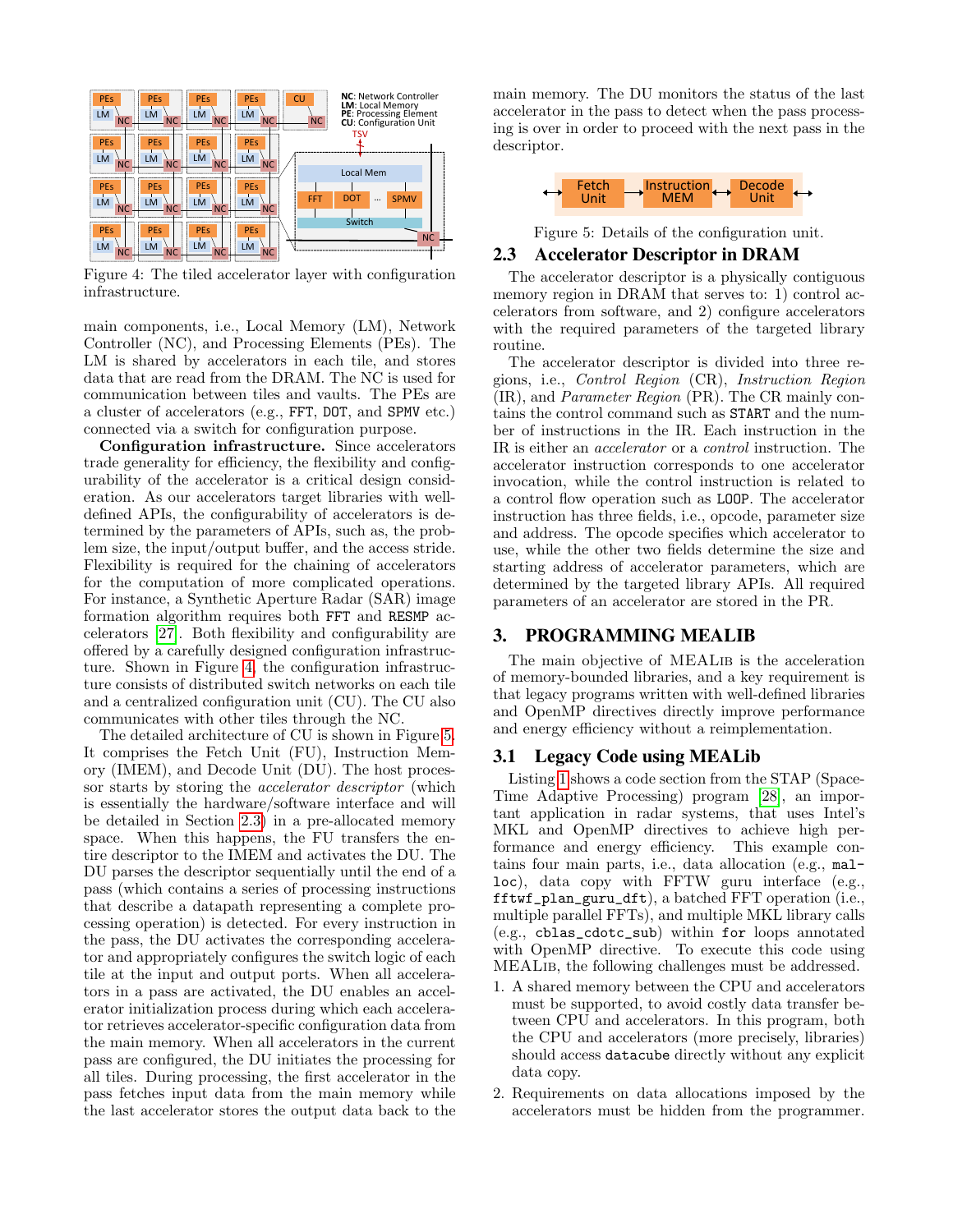For instance, our FFT accelerator requires data to be stored in a physically contiguous region. This means that datacube\_pulse\_major\_padded should be placed into a special region that the FFT accelerator can efficiently process.

- 3. An efficient mapping from library routine to accelerator is necessary, as more complicated library routines may require the use of more than one accelerator. In this program, although both the data copy and FFT operations use the same library call (e.g., fftwf\_plan\_guru\_dft), they should be mapped to two different accelerators (RESHP and FFT).
- 4. Multiple parallel library calls (typically with OpenMP directives) must be mapped efficiently into a small number of accelerator descriptors to reduce the cost of accelerator invocations. In this example, there are in total 16M independent function calls of cblas\_cdotc\_sub. Dedicating an individual descriptor to a library call would result in a tremendous accelerator invocation cost, diminishing the benefits of accelerator execution.

```
// data allocation
datacube =
  malloc ( sizeof ( complex ) * num datacube elements );
datacube pulse major padded =
  malloc ( size of ( complex ) *
  num_datacube_pulse_major_padded_elements );
... ...
// data copy
plan_c t = f f t w f<sub>-plan_guru_dft</sub>(0, NULL,
             3, howmany_dims_ct ,
             datacube ,
             datacube_pulse_major_padded ,
             FFTW_FORWARD, FFTW_WISDOM_ONLY);
// FFT operation
plan_fft = fftwf_plan_guru_dft (1 , dims ,
             2, howmany_dims ,
             datacube_pulse_major_padded ,
             datacube_doppler_major ,
             FFTW_FORWARD , FFTW_WISDOM_ONLY );
fftwf_execute ( plan_ct );
fftwf_execute ( plan_fft );
... ...
// multiple parallel inner products
# pragma omp parallel for num_threads (4)
private (dop, block, sv, cell)
for ( dop = 0; dop < N_DOP ; ++ dop )
  for (block = 0; block < N_BLOCK; ++block)
    for (sv = 0; sv < N_STERING; ++sv)for ( cell = 0; cell < TBS; ++ cell)
         cblas_cdotc_sub ( TDOF * N_CHAN ,
           & adaptive_weights [ dop ][ block ][ sv ][0] , 1,
           & snapshots [ dop ][ block ][ cell ], TBS ,
           & prods [ dop ][ block ][ sv ][ cell ]);
```
Listing 1: Code from the STAP program.

# 3.2 The Underlying Support

The first challenge can be partially addressed by a unified address space between the CPU and accelerators. Moreover, a shared memory management mechanism is provided to allow the CPU to directly access data processed by accelerators. For the second challenge, we designed memory management runtime routines for memory allocation/free in a physically contiguous memory region, to substitute the standard allocation/free functions. To support automatic substitution, a source-to-source compiler is implemented. The compiler is also used to parse the library calls and convert them to the appropriate accelerator control runtime routines. The compiler, along with the accelerator control runtime routines, also address the third and the fourth challenges as mentioned.

The overview of our solution is shown in Figure [6.](#page-4-1) The library calls (possibly with OpenMP directives) are first identified with our source-to-source compiler. The compiler translates them to the corresponding accelerator control runtime routines for generating the accelerator descriptor. After identifying the library calls, the declaration of their input/output data, and thus the related allocation/free functions can also be identified by the compiler. The compiler translates them to the corresponding memory management runtime routines. The entire runtime routines, including the memory management and accelerator control routines, are built on a shared memory management mechanism.

<span id="page-4-1"></span>

Figure 6: The overview of underlying software support to enable MEALIB portability.

# 3.3 Shared Memory Management

Recall that our memory-side accelerators are directly integrated into the memory stack. This implies that the accelerators share the same memory with the host processor. Therefore, it is natural that both accelerators and the processor share the same memory address space, i.e., a unified physical address space.

To simplify hardware design and avoid non-trivial performance penalty for supporting virtual memory, our accelerators do not include the memory management unit (MMU), which means that accelerators only access memory via physical addressing. Moreover, accelerators may also require physically contiguous space for efficient processing. In contrast, legacy applications have been implemented using virtual addressing and are not aware of the physical memory layout. In order to allow legacy code to automatically benefit from the proposed system, this requires us to bridge this difference in memory adressing. We achieved this by mapping the reserved physically contiguous memory, which is managed by the memory management runtime routines, to virtual address space. As a result, the memory region can be either accessed by the accelerators via physical addressing or by the processor via virtual addressing.

For a given accelerator, the memory stack on which it is integrated, is viewed as the Local Memory Stack (LMS), while the remaining memory stacks are considered as Remote Memory Stacks (RMS). The data processed by the accelerator should reside in its LMS to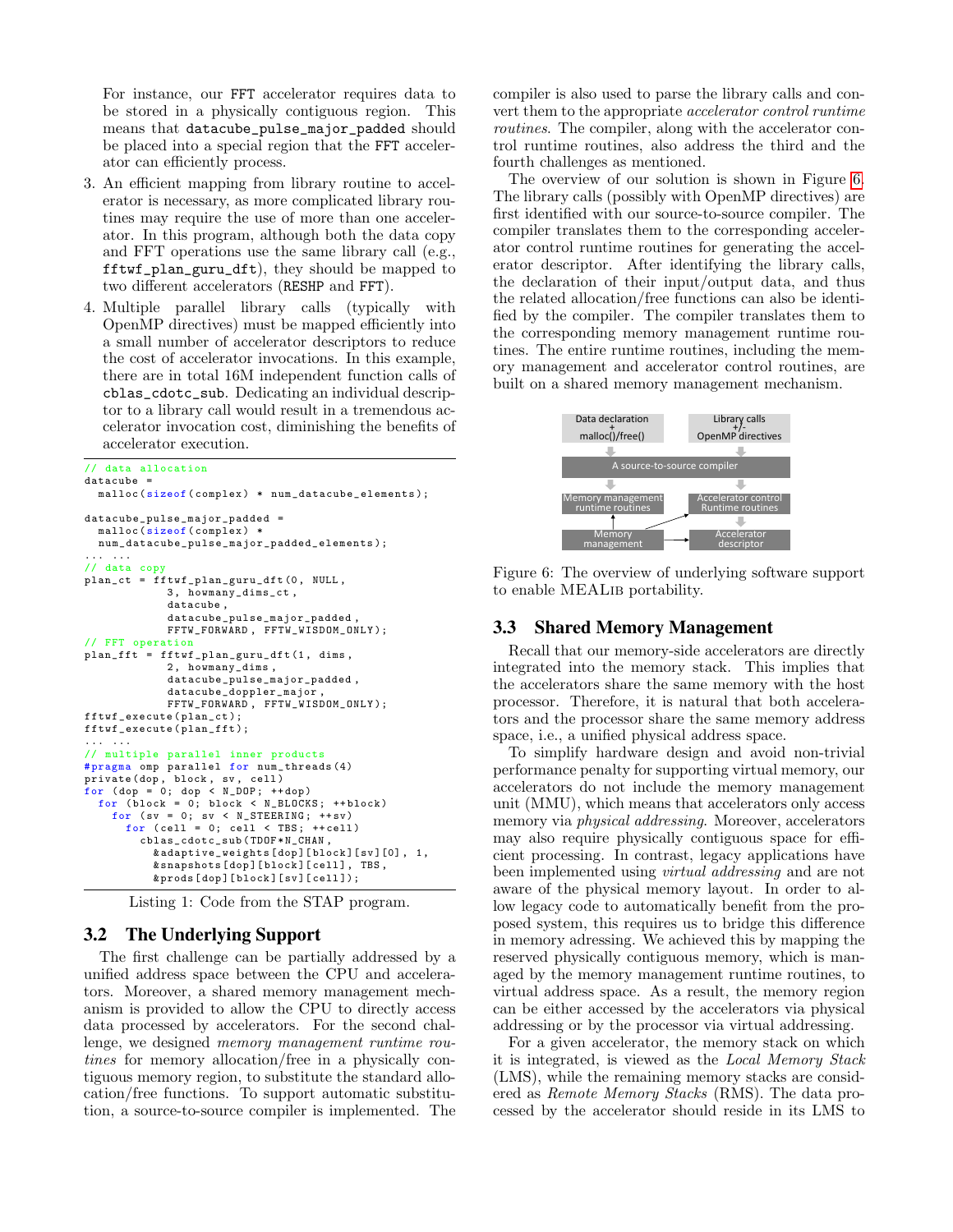better utilize bandwidth. As the physical space of LMS is the natural interface between the CPU and accelerators for communication, we further divide the LMS into a command space and a data space. The command space primarily stores the accelerator descriptor as introduced in Section [2.3.](#page-3-2) The CR (i.e., Control Region) in the command space is monitored by the hardware. Once the START command is written to the CR, the configuration infrastructure is invoked to process instructions in the IR (i.e., Instruction Region). It also retrieves the parameters of each instruction that are stored in the PR (i.e., Parameter Region).

Address translation. On the CPU side, we implement a device driver to allow manipulation of the physical space. Once the device driver is installed, the command space is allocated in the physical space, and then it is mapped to the virtual space via the mmap system call. Thus, the associated accelerators can be directly controlled and configured by writing the accelerator descriptor to the mapped virtual space. The data space is also allocated/freed through the device driver. Specifically, the device driver provides the ioctl system call to process memory allocation/free requests from the runtime routines. Then, customized mmap is implemented in the device driver to map the allocated contiguous physical memory to virtual memory space. As accelerators use physical addresses as inputs, the CPU performs the virtual-to-physical translation when specifying the input/output addresses for each accelerator.

Figure [7](#page-5-0) shows details of the shared memory management. After allocating memory from the mapped virtual space, the CPU initializes the allocated region with user provided data (Step 1). Hereafter, the CPU prepares the accelerator descriptor with translated physical addresses, and stores it to the mapped command space (Step 2). Finally, the accelerator accesses the data from the specified region and start processing (Step 3).

# 3.4 Source-to-Source Compiler

A source-to-source compiler is crucial for portable energy efficiency using MEALib. It is built to recognize library calls (possibly annotated with OpenMP directives) that can be accelerated using our memory-side accelerators. The associated memory allocation/free functions are also translated into MEALIB runtime routines. At the heart of the translation is a Task Description Language, which is used to describe sequences of accelerator invocations and their configurations.

Task description language. The *accelerator de*scriptor is a high level description of the computation to be performed by the accelerators, and is described in our so-called Task Description Language (TDL). The TDL consists of three basic blocks, i.e., COMP, PASS, and LOOP. The COMP block corresponds to the invocation of a single accelerator. It describes the accelerator to be invoked, and the location (file) where the parameters of the accelerator can be found. Multiple COMP blocks compose a PASS block, and each PASS block has its own input and output data buffers. The LOOP block indicates that the included PASS block(s) can be executed

<span id="page-5-0"></span>

Figure 7: The unified physical address space, where the CPU uses the virtual address and the accelerators use the physical address.

multiple times. In MEALib, the TDL string and the related parameter files are automatically generated by our compiler.

The compiler works in two passes. In the first pass, it identifies the library calls, determines their input/output data, and builds a high level description of the accelerator descriptor, using the TDL. In the second pass, the related allocation/free functions are identified and translated to runtime routines, which will be discussed subsequently.

Pass 1: Library call identification. Library calls are translated to accelerator control runtime routines. The TDL string that describes the desired configuration for each invocation of the  $accelerator(s)$  is also generated during this pass. Moreover, the information of the input and output buffers is also identified by the compiler. The rest of the API parameters are stored into a parameter file, which is a part of the TDL string. An optimization is performed when an accelerated library call is immediately followed by another accelerated library call such that the input of the second is the output of the first. These two library calls are then chained together, and their TDL strings are then merged into one. In Listing [1,](#page-4-0) data copy and FFT operations can be chained. The two pairs of fftwf\_plan\_guru\_dft and fftwf\_execute are translated to a single TDL string with a single PASS block containing the RESHP and FFT accelerator invocation details. The parameters of the accelerators are stored in two files, reshape.para and fft.para, corresponding to the two invocations respectively.

Multiple library calls within the OpenMP for loop are handled by the compiler. The compiler recognizes the initial values, the end conditions, and the steps of each loop, to determine the total number of loop iterations, input stride, and output stride. Based on these information, the compiler generates a TDL string with a LOOP block, which translates to a single accelerator descriptor. Compared with multiple TDL strings, each of which contains only one PASS block, the LOOPbased TDL string can significantly reduce the cost of accelerator invocation. In this concrete example, more than 16M function calls of cblas\_cdotc\_sub are finally translated into only one accelerator invocation.

Pass 2: Memory allocation/free transformation. Recall that the data that are processed by the accelerator need to be in physically contiguous space for efficient processing. This implies that there is a need to identify the memory region used by the accelerators,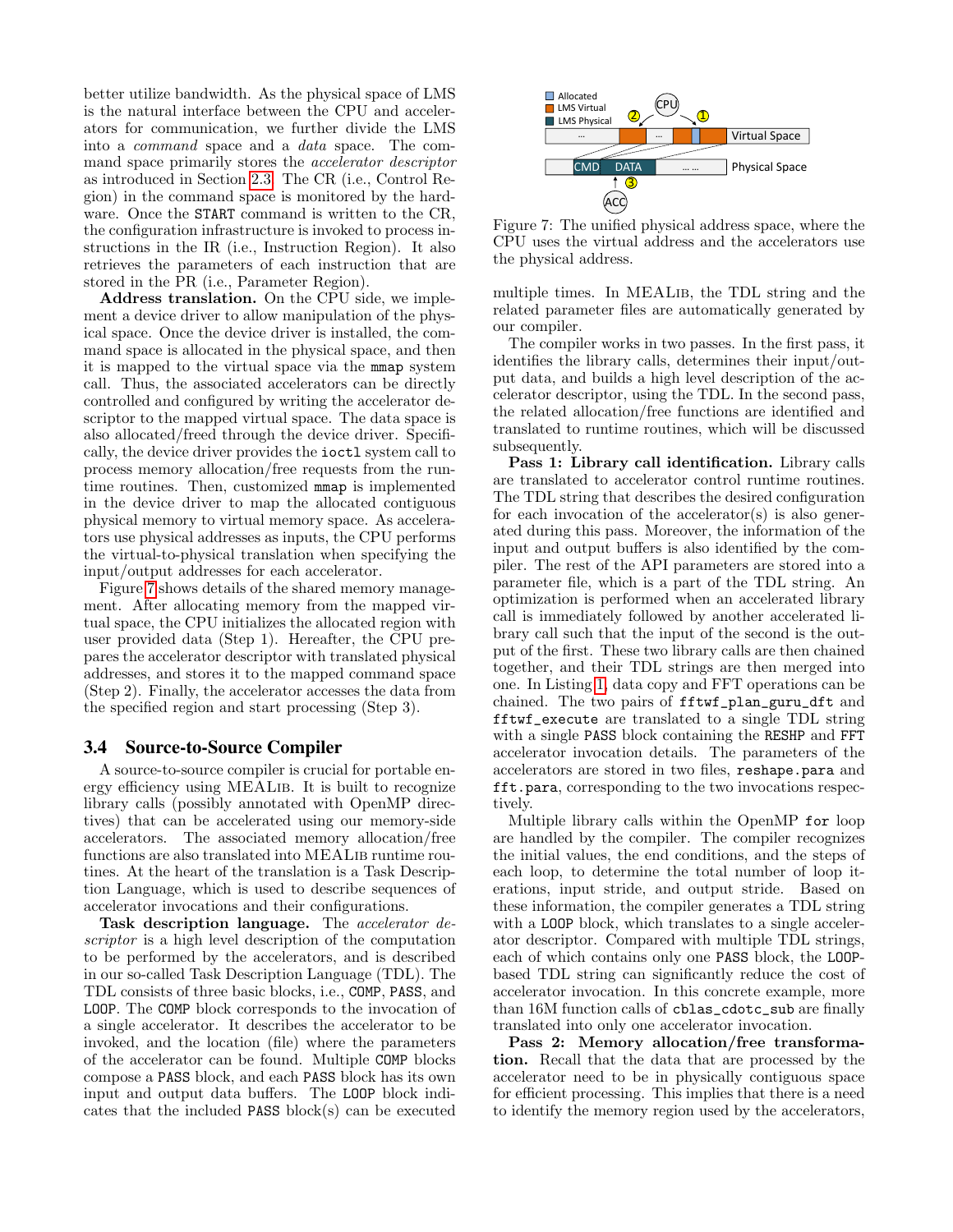and to allocate them in a contiguous physical space. During this pass, malloc and free calls, with no guarantees that physical space is contiguous, are replaced with our customized memory management runtime routines, which provides such guarantees.

# 3.5 Runtime Routines

MEALib has two kinds of runtime routines, memory management runtime and accelerator control runtime, to operate on the data and command space, respectively. The program using MEALIB should be linked with this runtime library to gain acceleration.

Memory management routines. The memory management routines of MEALib are used for allocating (i.e., mealib\_mem\_alloc) and freeing (i.e., mealib\_mem\_free) data in the data space. The memory stack used for allocation can also be explicitly specified during memory allocation. Since our compiler automatically replaces standard allocation/free functions in the program with MEALib routines, this additional parameter is determined by the compiler as well.

```
// generate the accelerator descriptor
acc_plan mealib_acc_plan ( const char * tdl ,
                        void * in_addr , long in_size ,
                        void *out_addr, long out_size);
// invoke accelerators
void mealib_acc_execute ( acc_plan p );
// destroy the accelerator descriptor
void mealib_acc_destroy ( acc_plan p );
```
Listing 2: Accelerator control routines.

Accelerator control routines. The accelerator control routines are used for configuring and controlling accelerators with the accelerator descriptor. As shown in Listing [2,](#page-6-0) the routine mealib\_acc\_plan takes the TDL string, the input/output buffer addresses and sizes as inputs, to generate the acc\_plan data structure, which is essentially the accelerator descriptor. The accelerator descriptor can be reused to invoke the same accelerator(s) with the same configuration multiple times through mealib\_acc\_execute. Finally, the accelerator descriptor is destroyed using mealib\_acc\_destroy.

In mealib\_acc\_execute, prior to invoking the accelerators, the host CPU guarantees that input data of memory-side accelerators is up-to-date. In contrast to using nontemporal instructions to operate on uncachable regions as in [\[29\]](#page-11-23), the entire memory in MEALib can still use the traditional hardware cache coherence, and the data coherence is enforced by using the wbinvd instruction to write back the modified cache lines to main memory before invoking the accelerators. Moreover, as the CPU and accelerators do not operate on the same memory region simultaneously, it is not necessary to modify existing memory consistency protocols.

# 4. EVALUATION METHODOLOGY

We propose a hybrid evaluation methodology that combines native execution and simulation to obtain an accurate approximation of the end-to-end execution on the proposed system. We evaluate MEALIB by running programs written with MKL APIs on a multicore system (e.g., Intel Haswell). The multicore CPU is treated as the central host, while one memory DIMM is used for mimicking the 3D memory stack with accelerators. The behavior of this stack is simulated and modeled by several tools. The performance and power of the remaining DIMMs and the central processor are measured through actual execution. When the processor calls the library with aforementioned accelerator descriptor, the simulation is triggered to get the power and performance estimation of the invoked accelerators. The overall performance and power are estimated by aggregating the simulated and the measured results. As shown in Figure [8,](#page-6-1) the evaluated system is used to characterize a multicore system that consists of both conventional DDR and 3D-stacked DRAM, similar to Intel Knights Landing's flat addressing mode having both "near" and "far" memory [\[30\]](#page-11-24).

<span id="page-6-1"></span>

Figure 8: Overview of the evaluation methodology.

# 4.1 System Configuration and Measurement

A key challenge of using the DIMM to simulate a memory stack is that the channel-interleaving mode, where one physical page is equally distributed across different channels in cache-block granularity, is automatically enabled on modern systems. Thus, the system cannot guarantee that physical address is contiguous within one DIMM. For simulation purposes, we remove DIMM2 in Figure [8](#page-6-1) from the motherboard to convert the channel-interleaving mode to the asymmetric mode [\[31\]](#page-11-25), where the memory zone with high address is in single-channel mode. This disables the memory channel interleaving on DIMM3. In our experimental set-up, the address spaces of DIMM0 and DIMM1 are still interleaved, while the address space of DIMM3 is separate from others. Hence, DIMM3 is used to simulate the local memory stack of all accelerators.

We use PAPI [\[32\]](#page-11-26) to read the hardware performance counters for execution time, and Running Average Power Limit (RAPL) [\[33\]](#page-11-27) for the power consumption of the processor and DRAM. The measurement excludes the pure simulation process, but includes the overhead of memory management such as memory allocation, accelerator control, and cache flushing.

# 4.2 Simulation and Modeling Methodology

A single simulation or modeling tool is not able to obtain the performance/power/area of the accelerated DRAM stack. As shown in Figure [8,](#page-6-1) we first generate memory traces from accelerators, and treat them as in-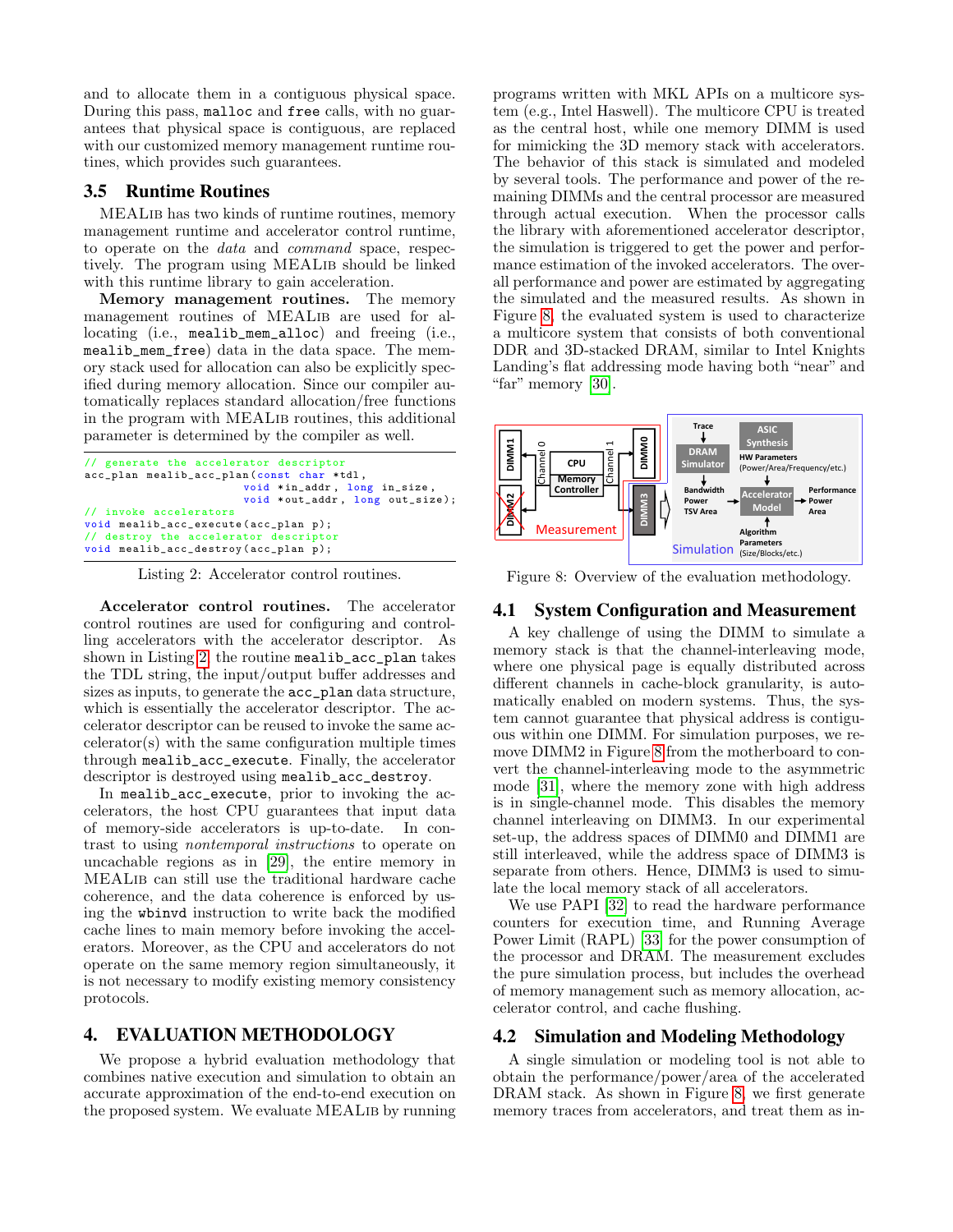<span id="page-7-0"></span>

| <b>Functions</b>   | Data Set                          | Accelerator  |
|--------------------|-----------------------------------|--------------|
| cblas_saxpy()      | $256M$ vector $(1GB)$             | <b>AXPY</b>  |
| cblas_sdot()       | $256M$ vector $(1GB)$             | DOT          |
| cblas_sgemv()      | $16384 \times 16384$ matrix (1GB) | <b>GEMV</b>  |
| mkl_scsrgemv()     | $\text{rgg\_20}$ from UF SMC [36] | <b>SPMV</b>  |
| dfsInterpolate1D() | $16384$ blocks                    | <b>RESMP</b> |
| fftwf_execute()    | $8192 \times 8192$ matrix (512MB) | <b>FFT</b>   |
| $mkl$ _simatcopy() | $16384 \times 16384$ matrix (1GB) | <b>RESHP</b> |

Table 2: Data sets of the accelerated functions.

<span id="page-7-1"></span>

| Platforms                   | Cores                         | <b>Bandwidth</b>     |
|-----------------------------|-------------------------------|----------------------|
| Haswell i7-4770K            | 4-core $@3.5~GHz$             | $25.6 \text{ GB/s}$  |
| Xeon Phi 5110P              | $60$ -core $@1.0 \text{ GHz}$ | $320 \text{ GB/s}$   |
| <b>PSAS</b>                 |                               | $25.6 \text{ GB/s}$  |
| MSAS                        |                               | $102.4 \text{ GB/s}$ |
| MEAL <sub>IB</sub> hardware | 4-core $\Omega$ 3.5 GHz       | $510 \text{ GB/s}$   |

Table 3: Hardware platforms for comparison.

puts for an in-house cycle-accurate 3D-stacked DRAM simulator (where the basic parameters of 3D-stacked DRAM are obtained from CACTI-3DD [\[34\]](#page-11-29)) to obtain the achieved memory bandwidth and power. Meanwhile, we use Synopsis Design Compiler with 32nm library for synthesized power and area of logic and floating-point units. The results from the above tools and algorithmic parameters (e.g., problem size and tile size) are used as inputs for customized analytical models for each accelerator to produce the related performance, power, and area. Using analytical models facilitates fast design space exploration over a large number of parameters, and is inspired by the work in [\[35,](#page-11-30) [27,](#page-11-21) [24\]](#page-11-18). The total energy and execution time of the host processor and accelerators are accumulated to compute the overall power consumption.

#### 4.3 Benchmarks, Platforms, and Baseline

To evaluate the efficiency of MEALib, we wrote synthesized programs with standard Intel MKL 11.2 APIs, and the related input data sets of evaluated functions are shown in Table [2.](#page-7-0) We ran the same code on different platforms, i.e., the Intel i7-4770k 4-core processor, the Intel Xeon Phi 60-core coprocessor, and our MEALib architecture to demonstrate the portability of our approach. In addition, we compare our MEALib architecture with other acceleration alternatives, including the Processor-Side Accelerated System (PSAS), where the accelerators share the same memory hierarchy with the central processor, and the 2D Memory-Side Accelerated System (MSAS), where the accelerators sit atop the conventional DRAM [\[29\]](#page-11-23). The configurations of these platforms are shown in Table [3.](#page-7-1)

In addition to evaluating individual library functions, we compared the performance of a real-world application, i.e., STAP (Space Time Adaptive Processing) from the PNNL PERFECT suite [\[13\]](#page-11-7), on our MEALib architecture, with its execution on the Intel i7-4770k processor. To improve the quality of our baseline, the STAP code is highly optimized with MKL library and multithreading technique with OpenMP, and the involved 5

<span id="page-7-2"></span>

| <b>Functions</b>  | Purpose                  | Type            |
|-------------------|--------------------------|-----------------|
| fftwf_execute()   | data copy, FFT           | memory-bounded  |
| cblas_cherk()     | rank-k matrix update     | compute-bounded |
| cblas_ctrsm()     | triangular matrix solver | compute-bounded |
| cblas_cdotc_sub() | inner production         | memory-bounded  |
| $cblas_saxyy()$   | vector scaling           | memory-bounded  |

Table 4: Library functions used in STAP.

library functions (in order) are listed in Table [4.](#page-7-2) Compared with its original implementation, the optimized baseline is 42x and 787x better in terms of performance and energy-delay product (EDP) [\[37\]](#page-11-31), respectively.

# 5. EXPERIMENTAL RESULTS

We first present overall efficiency, power, and area of MEALib. Then, we study the design space of two accelerators. After that, we evaluate efficiency of proposed configuration infrastructure. Finally, we use MEALib to accelerate the STAP application.

# 5.1 Overall Efficiency

Performance. We compared the performance and energy efficiency of MEALIB with the other four platforms, i.e., Haswell, Xeon Phi, PSAS, and MSAS. Figure [9](#page-8-0) shows the comparison on performance in terms of GFLOPS (giga floating-point operations per second)[3](#page-0-0) , where all performance results are normalized to MKL performance on the Haswell. The first observation is that, with the evaluated version of MKL, Xeon Phi (with 32 threads) cannot significantly outperform Haswell (with 4 threads). For AXPY, Xeon Phi achieves the best improvement over Haswell, i.e., 2.23x, while for RESHP, the performance of Xeon Phi is only 2.4% of that of the Haswell. A possible reason is that the data sets might not be large enough to exploit a large number of hardware threads. The second observation is that on average PSAS and MSAS are 2.51x and 10.32x better than the Haswell, respectively, which demonstrates the effectiveness of specialized accelerators. Finally, MEALib achieves the best performance on all the evaluated operations, and the improvements range from 11x (SPMV) to 88x (RESHP). On average, MEALib achieves 38x, 15x, and 3.7x better performance over the Haswell, PSAS, and MSAS, respectively.

Energy efficiency. As energy efficiency is an important design concern of computer systems, we further compare the energy efficiency in terms of GFLOPS/W in Figure [10.](#page-8-1) The first observation is that the energy efficiency of Xeon Phi further decreases when comparing with the Haswell. The reason is that the power consumption of Xeon Phi is typically larger than that of Haswell (e.g., 130W vs. 48W for the FFT operation). The second observation is that the energy efficiency gains of MEALib are much larger than the performance gains shown in Figure [9,](#page-8-0) since the MEALib has relatively smaller power consumption compared with other platforms. For example, when computing FFT, the

<sup>&</sup>lt;sup>3</sup>Note that for RESHP, there is no floating point operation, and here the performance is measured by GB/s.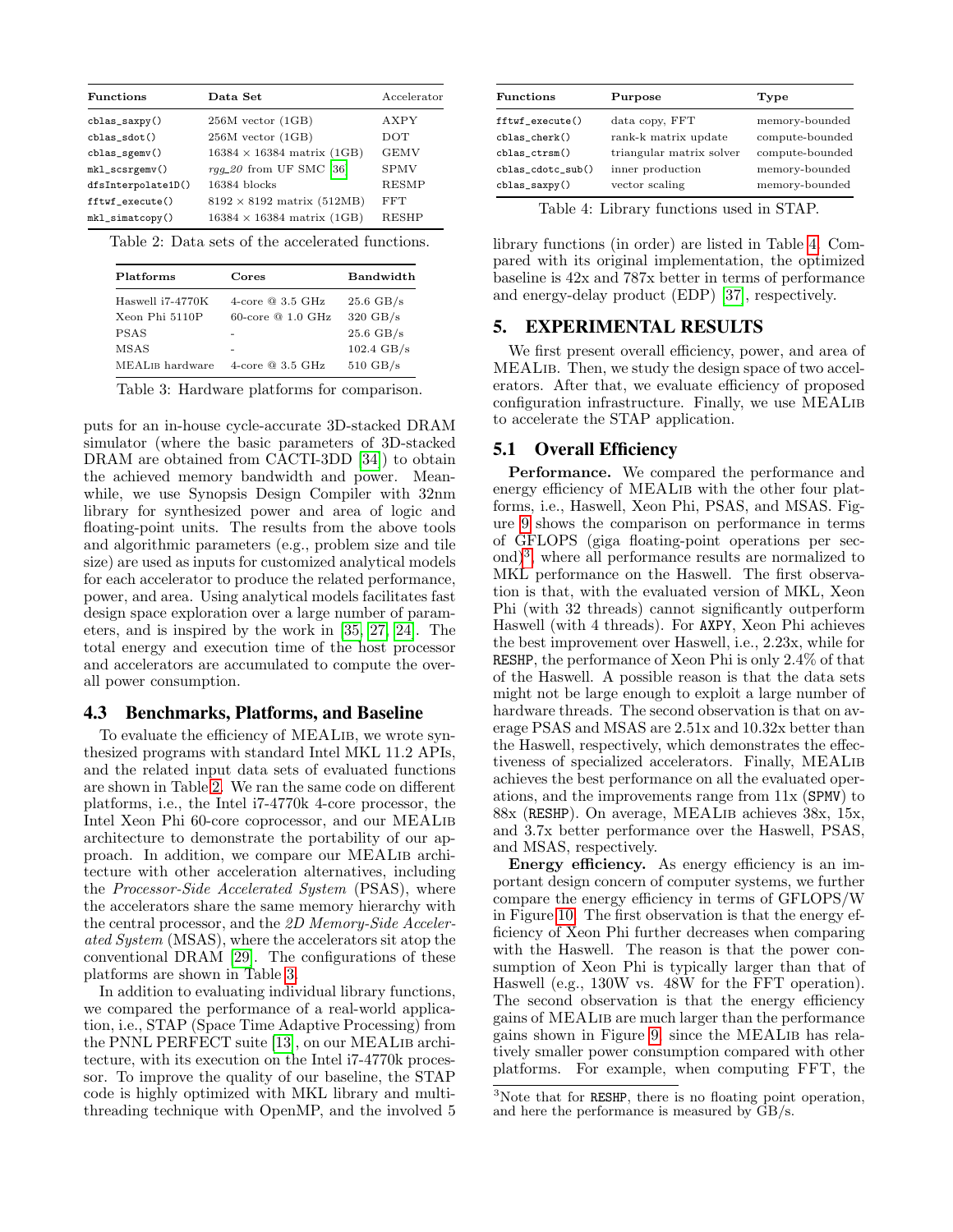<span id="page-8-0"></span>

Figure 9: Performance improvement over the standard MKL on the Haswell machine.

<span id="page-8-1"></span>

Figure 10: Energy efficiency improvement over the standard MKL on the Haswell machine.

power consumption of MEALib is only 19W, while the power consumptions of Haswell, Xeon Phi, and MSAS are 48W, 130W, and 41W, respectively. On average, MEALib achieves 75x, 7x, and 5x energy efficiency gains over the Haswell, PSAS, and MSAS, respectively.

#### 5.2 Power and Area Analysis

Table [5](#page-8-2) lists the power consumption and area of main components (including accelerators, NoC, and TSVs) on the accelerator layer. For primitive accelerators, the power consumption includes both the accelerator and the 3D DRAM power (where the power of TSVs is also included). Since the accelerators are designed to maximally exploit the available memory bandwidth (i.e., 510GB/s), multiple primitive accelerators cannot be activated simultaneously. As the configuration infrastructure is only used before the deployment of accelerators, it does not factor in when the total power consumption is computed. We only need to consider the primitive accelerator with highest power consumption (i.e., GEMV with 23.75W power) and the NoC power, leading to total power consumption as 23.85W. We assume that the total area of the accelerator layer is 68mm<sup>2</sup> , the same as the DRAM area reported for HMC 2011 [\[17\]](#page-11-11). The entire area of all these components is  $41.77$ mm<sup>2</sup>,  $61\%$ of the available area of the accelerator layer. Compared with modern server chips that are always more than 400mm<sup>2</sup> in size [\[38\]](#page-11-32), the total area of proposed hardware in MEALIB is relatively small, and more domainspecific, memory-bounded libraries can be accelerated with more area budget. It is notable that RESHP lies on

<span id="page-8-2"></span>

| Component               | Power(W) | $Area(mm^2)$ | $Area(\%)$  |
|-------------------------|----------|--------------|-------------|
| <b>AXPY</b>             | 23.56    | 1.38         | $(2.03\%)$  |
| <b>DOT</b>              | 23.49    | 1.81         | $(2.66\%)$  |
| <b>GEMV</b>             | 23.75    | 2.45         | $(3.60\%)$  |
| <b>SPMV</b>             | 15.44    | 14.17        | $(20.84\%)$ |
| <b>RESMP</b>            | 8.19     | 2.64         | $(3.88\%)$  |
| <b>FFT</b>              | 18.89    | 16.13        | $(23.72\%)$ |
| <b>RESHP</b>            | 22.70    |              |             |
| $NoC$ (router $+$ link) | 0.095    | 1.44         | $(2.12\%)$  |
| <b>TSVs</b>             |          | 1.75         | (2.57%)     |
| Total                   | 23.85    | 41.77        | $(61.43\%)$ |

Table 5: Estimated power and area (32nm) for components on the accelerator layer.

<span id="page-8-3"></span>

Figure 11: Design space analysis of the FFT and SPMV accelerator. The performance and energy efficiency also depend on the architectural design of accelerators.

the DRAM logic layer, and the reported power is for a matrix transpose operation that already includes the DRAM power.

The additional logic at the DRAM logic layer mainly contains the MUX and data reshape unit. The total power of these components is 0.25W, and the total area is 0.45 $\text{mm}^2$ , which is only 0.66% of the entire logic layer.

#### 5.3 Design Space Analysis

The energy efficiency gain of MEALIB is highly dependent on the available bandwidth, and the architectural design of accelerators. Power constraints may cause changes to the available bandwidth, which may result in different accelerator designs.

We illustrate the design space analysis with two accelerators, i.e., FFT and SPMV. Given a memory bandwidth of 510GB/s, we explored various design parameters, such as accelerator frequency, row buffer size, number of accelerator cores, and block size. Figure [11](#page-8-3) shows the performance (GFLOPS) and power (W) of these accelerators in the explored design space. For the FFT accelerator, energy efficiency varies from 10 to 56 GFLOPS/W, depending on power constraints. For the SPMV accelerator, the energy efficiency difference is even larger for different design options, varying from 0.18 to 1.76 GFLOPS/W.

## 5.4 Configuration Efficiency

We use accelerator chaining and accelerator loop to demonstrate the configuration efficiency offered by the proposed configuration infrastructure. For accelerator chaining, we compare the chaining of RESMP and FFT accelerators (hardware-based chaining) for the SAR (Synthetic Aperture Radar) application [\[27\]](#page-11-21) against sepa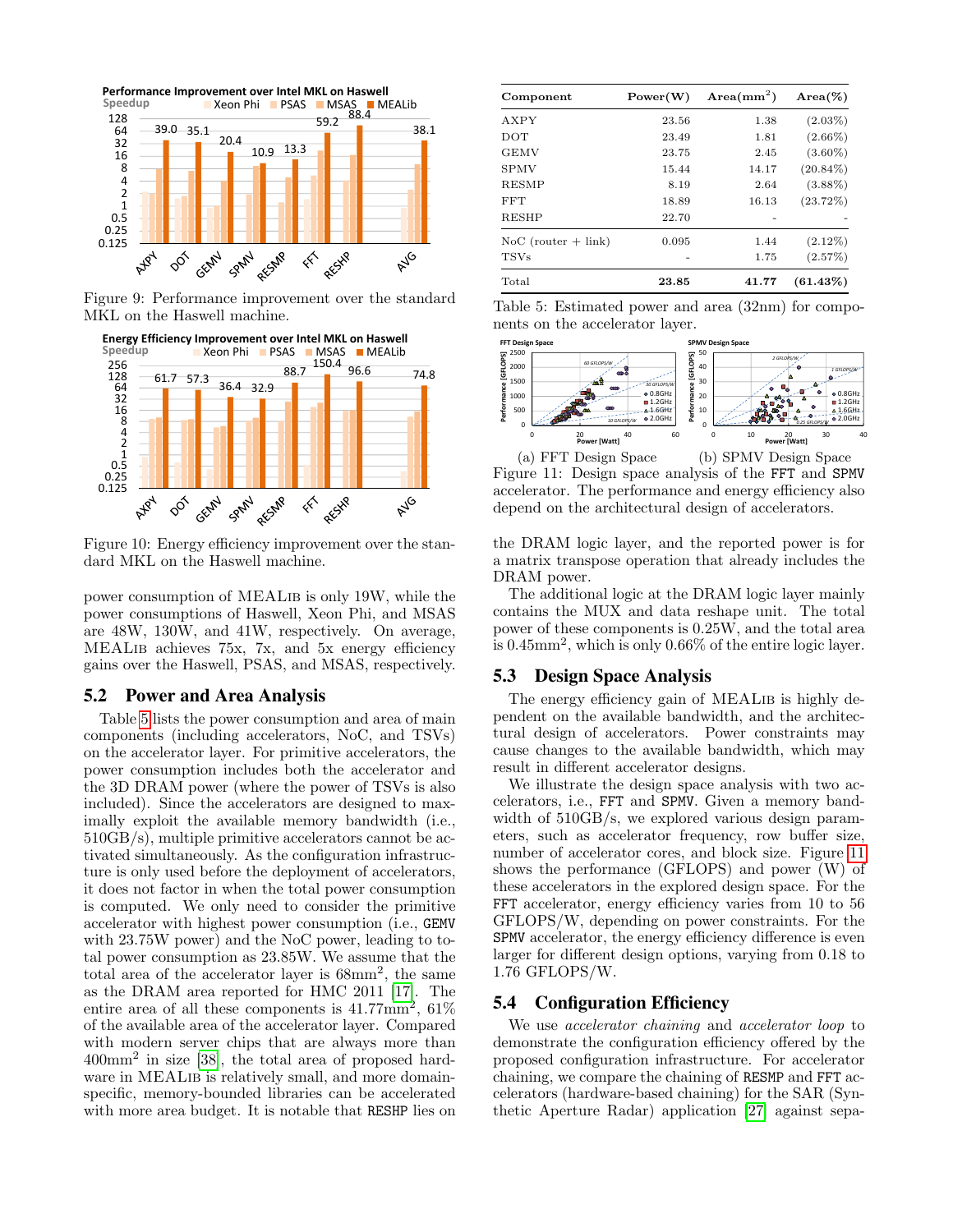rate invocations (software-based chaining). The comparison results for different problem sizes are shown in Figure [12a.](#page-9-0) Given an input image of  $256 \times 256$  pixels, hardware-based chaining reduces the execution time by a factor of 2.5x. As the input size increases, the performance gap between software-based and hardware-based chaining decreases. However, as there are many images to process in real-world scenarios, the aggregated performance gain of hardware-based accelerator chaining is expected to be significant.

For accelerator loop, we compare using the LOOP block of TDL to invoke the FFT accelerator for 128 times within one accelerator descriptor (hardware-loop) with a FFT invocation embedded within a for loop with 128 iterations (software-loop). The results are shown in Figure [12b.](#page-9-1) Hardware-based loop reduces the execution time by a factor of 9.5x for a problem size of  $256\times256$ . Although the performance gain over softwarebased loop decreases along with the increasing problem size, common applications (e.g., STAP) with intensive loops still greatly benefit from the hardware-based loop. and and the three seconds and the three seconds and the second against the comparison of the second against the operator of the second against the comparison of the second against the comparison of the second against the

<span id="page-9-0"></span>

<span id="page-9-1"></span>Figure 12: Efficiency of the proposed configuration infrastructure. (a) Comparison of software- and hardware-based accelerator chaining. (b) Comparison of software- and hardware-based accelerator loop.

# 5.5 Accelerating STAP

For the STAP application, as shown in Table [4,](#page-7-2) the compute-bounded functions (i.e., cherk and ctrsm) are executed by the central multicore processor, while the rest memory-bounded functions (i.e., fftwf\_execute, cdotc, and saxpy) are executed by accelerators. After compiling the code with our source-to-source compiler, the translated code is linked with MEALib runtime routines, and eventually related accelerators including RESHP, FFT, DOT, and AXPY are invoked.

<span id="page-9-2"></span>

Figure 13: Achieved (a) performance and (b) energy efficiency gains of STAP using MEALib over its execution on the Haswell. Three different data sets are used for evaluation.

Figure [13](#page-9-2) shows the performance and energy efficiency (energy-delay product [\[37\]](#page-11-31)) gains of MEAlib over the Haswell on different data sets (small, medium,

<span id="page-9-4"></span><span id="page-9-3"></span>

<span id="page-9-5"></span>(a) Host and Accelerators (b) Different Accelerators Figure 14: The execution time and energy breakdown of the host, accelerators, and invocations. (a) The breakdown of the host and accelerators. (b) The breakdown of different accelerators and invocations.

timized library-based multi-threaded STAP, MEALib improves the performance by a factor of 2.0x, 2.3x, and 3.2x for small, medium, and large data set, respectively. Regarding the energy efficiency, MEALib improves the EDP by a factor of 4.5x, 9.0x, and 10.2x for small, medium, and large data set, respectively. It is expected that the benefit of MEALib is more significant as the data set size continues to increase.

We further show the execution time and energy breakdown of MEALib in Figure [14.](#page-9-3) In Figure [14a,](#page-9-4) we can see that the execution on the host multicore processor is about 75% of the entire execution time, while the energy consumption is about 90% of the total energy, which also demonstrates the energy efficiency of deployed accelerators. Figure [14b](#page-9-5) further shows the breakdown of deployed accelerators, where the DOT accelerator is the dominated one. The execution time and energy of DOT are about 60% and 76% of the total time and energy, respectively. The AXPY accelerator consumes the least time and energy, which are only 3.1% and 3.8% of the total time and energy, respectively.

We also show the cost of accelerator invocation, which mainly includes the costs of cache flushing and data copy of the accelerator descriptor. Thanks to the proposed configuration infrastructure, we are able to compact in total about 17M library calls (cf. Listing [1\)](#page-4-0) into only 3 accelerator descriptors. The resulting accelerator invocations only consume 3.3% and 7.1% of the total accelerator time and energy, respectively.

## 6. RELATED WORK

Portable libraries. There exists many efficient, portable software libraries for various computing domains. In addition to the well-known MKL, Intel also develops another library, Integrated Performance Primitives (IPP), for multimedia and data processing applications [\[39\]](#page-11-33). Open source portable libraries are also very active in different domains. GotoBLAS [\[40\]](#page-11-34) is widely used in high performance computing. SPARSITY [\[41\]](#page-11-35) is for sparse matrix computation, libFLAME [\[42\]](#page-11-36) is for dense linear algebra, and Gunrock [\[43\]](#page-11-37) is for graph processing. GPU-accelerated libraries, e.g., cuDNN for deep neural network and cuFFT for FFT [\[44\]](#page-11-38), also exist.

Hardware accelerators. Hardware accelerators have been extensively studied in many research proposals. Conservation Cores [\[1\]](#page-10-0) and QsCores [\[2\]](#page-10-1), which are conceptually application-specific hardware accelerators, are proposed to reduce the energy consumption for a wide range of applications. Since several applica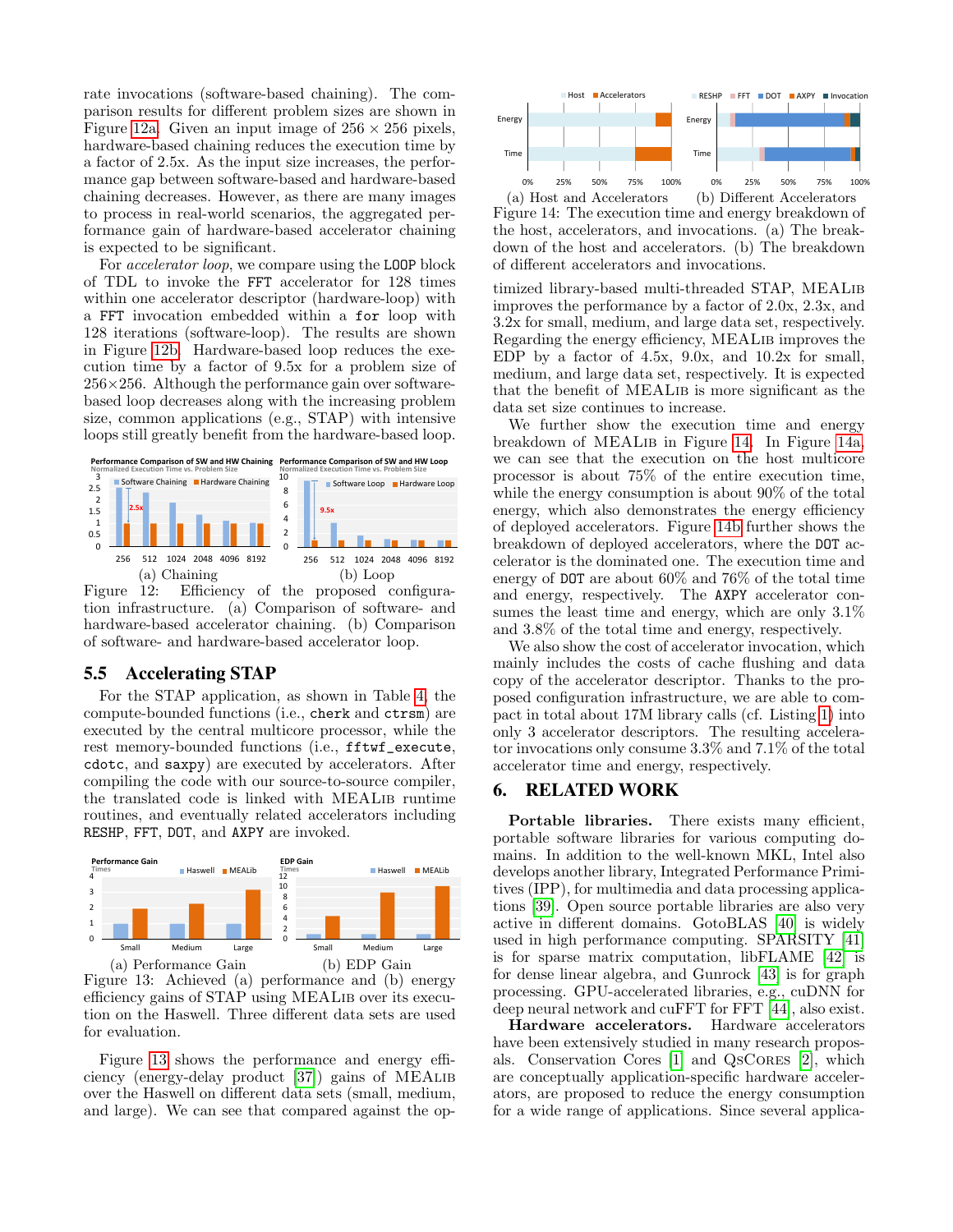tions, such as signal processing, data mining, and pattern recognition, can tolerate inexact results, a neural processing unit (NPU) [\[45,](#page-11-39) [46\]](#page-11-40) is proposed to accelerate general-purpose codes at the cost of reducing accuracy. For data-intensive applications, Lim et al. [\[47\]](#page-11-41) designed SoC accelerators to efficiently process a widelyused key-value store system as Memcached. Kocberber et al. [\[48\]](#page-11-42) introduced an on-chip specialized accelerator for hash index lookups of in-memory databases. Wu et al. [\[5\]](#page-10-4) proposed HARP accelerator for data partitioning.

Researchers are also aware of the importance of domain-specific accelerators. Milder et al. [\[4\]](#page-10-3) proposed to automatically generate highly efficient FFT cores. Perdram et al. [\[3\]](#page-10-2) proposed linear algebra accelerators for Level-3 BLAS. Wu et al. [\[6\]](#page-11-0) built heterogeneous accelerators for improving energy efficiency of database querying. Madhavan et al. [\[49\]](#page-11-43) proposed the Race Logic for accelerating dynamic programming algorithms. Liu et al. [\[7\]](#page-11-1) designed a polyvalent accelerator for various machine learning algorithms.

Programming heterogeneous systems. Directive-based programming models such as OpenACC [\[50\]](#page-11-44) are proposed to ease the programming burden of specialized accelerators. Another source of heterogeneity is graphics coprocessors (GPUs). Well known programming models for GPUs include CUDA [\[51\]](#page-11-45) and OpenCL [\[52\]](#page-11-46). Memory management is the key determinant of GPU programming model. Originally, the CPU and GPU have their own virtual memory spaces, as separate memory space, leading to tedious efforts to maintain two data copies. Unified Virtual Addressing (UVA) [\[53\]](#page-11-47) is proposed to enable shared virtual space between the CPU and the GPU. Recently, shared virtual address space [\[54,](#page-11-48) [55\]](#page-11-49) is proposed to allow the programmer to simply use the standard memory allocation functions such as malloc and new.

3D-stacked near-DRAM computing. There are a few literatures on integrating programmable computation logic to the logic layer of 3D-stacked DRAM. Pugsley et al. [\[38\]](#page-11-32) integrated energy-efficient processor cores to the logic die of 3D-stacked DRAM for MapReduce workloads, and compared the advantages of various near-data computing approaches for in-memory MapReduce [\[56\]](#page-11-50). Zhang  $et \ al.$  [\[57\]](#page-11-51) proposed to integrate programmable GPUs to 3D-stacked DRAM to offer high throughput. Guo et al. [\[58\]](#page-11-52) built a 3D-stacked memory-side accelerated system with sufficient software support for programming. Azarkhish et al. [\[59\]](#page-11-53) showed the Smart Memory Cube that employs AXI-based interconnect to link a processor-in-memory with vault controllers on the logic die of HMC. Nair et al. [\[9\]](#page-11-3) proposed the Active Memory Cube that integrates SIMD-like processing elements to the logic layer of HMC to balance the programmability and energy efficiency. Farmahini-Farahani proposed a near-DRAM acceleration architecture (NDA) to stack accelerator logics atop conventional 2D DRAM [\[29\]](#page-11-23). In contrast to these work, MEAlib focuses on accelerating memory-bounded operations that are well-defined by portable library APIs. Hence, MEALIB can inherently resolve the programming dilemma for such accelerated systems to achieve portable energy efficiency. Moreover, as such library operations are widely used in many domains, MEALib is applicable for many applications.

# 7. CONCLUSIONS

High performance libraries are pervasively used in a broad range of applications and computation domains. Hence, we proposed to design accelerators that instantiate the APIs of these commonly used libraries in hardware. In particular, a hardware-software co-design approach is used to target memory-bounded operations within commonly used high performance libraries (e.g., BLAS and FFTW) for portable energy efficiency. The end result is Memory Accelerated Library (MEALib).

From the hardware perspective, accelerators targeting memory-bounded operations are integrated onto the 3D stacked DRAM with extremely high internal bandwidth. This allows us to overcome the memory limitation between memory and computation units. A configuration infrastructure is built to expand the application scope of MEALib. This allows accelerators to be chained in sequence to compute more complicated operations, while reducing the need to design individual accelerators for each library routine. A source-tosource compiler is used to translate the original library calls to MEAlib runtime routines for accelerator control and configuration. This allows legacy code to use memory-side accelerators without reimplementation. A shared memory management is also implemented to ease the design of such runtime routines. Experimental results show that, on average, legacy code using MEALib improves performance and energy efficiency by 38x and 75x, respectively, for individual operations in Intel MKL. Finally, MEALib attains more than 10x better energy efficiency over a highly optimized realworld application using conventional software libraries.

#### Acknowledgements

We thank the anonymous reviewers for their insightful comments. We also thank the CMU PERFECT and SPIRAL team. This work was sponsored by the DARPA PERFECT program under agreement HR0011-13-2-0007. The content, views and conclusions presented in this document do not necessarily reflect the position or the policy of DARPA or the U.S. Government, no official endorsement should be inferred.

# 8. REFERENCES

- <span id="page-10-0"></span>[1] G. Venkatesh et al., "Conservation cores: Reducing the energy of mature computations," in ASPLOS, 2010.
- <span id="page-10-1"></span>[2] G. Venkatesh *et al.*, "Qscores: Trading dark silicon for scalable energy efficiency with quasi-specific cores," in MICRO, 2011.
- <span id="page-10-2"></span>[3] A. Pedram et al., "Codesign tradeoffs for high-performance, low-power linear algebra architectures," IEEE Trans. Comput., 2012.
- <span id="page-10-3"></span>[4] P. Milder et al., "Computer generation of hardware for linear digital signal processing transforms," ACM Trans. Des. Autom. Electron. Syst., 2012.
- <span id="page-10-4"></span>[5] L. Wu et al., "Navigating big data with high-throughput, energy-efficient data partitioning," in ISCA, 2013.